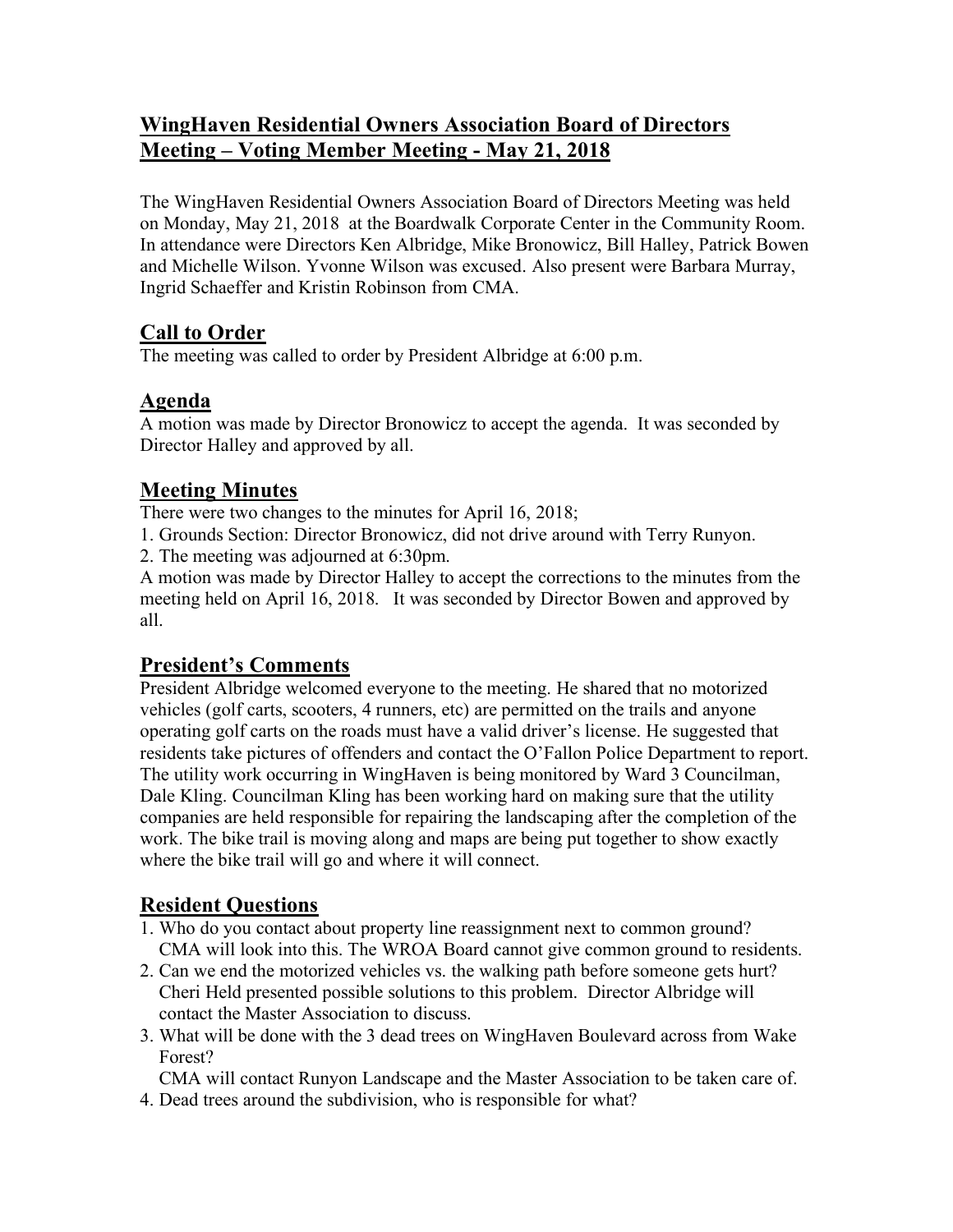The trees located on common ground are the responsibility of the WROA and the Master Association. Trees located on residents property, including between the sidewalk and the curb, are the responsibility of the resident. Trees may be replaced between the sidewalk and curb but residents must get approval from the City of O'Fallon, they have a list of approved trees, and from the Architectural Committee.

5. Who do we contact for street and sidewalk repairs? Contact the City of O'Fallon.

### **Treasurer's Report**

Director Bowen reported that our total income thru April is \$475K. We are currently running below budget for year to date expenses. The alleys are currently \$2,600 below budget. We are currently building the reserve for the resurfacing project that will be happening in the next two years. We continue to look forward to a good year for WingHaven. As always, any questions can be emailed to Director Bowen. His email address is listed on the WROA website….www.wroa.info.

### **Committee Reports**

**WingHaven Events** – Director Wilson reported that the May concert was cancelled due to weather, it will be rescheduled. The next concert is June 23<sup>rd</sup> in the WingHaven Park and Garden. All information for WingHaven Events can be found on www.wroa.info or on Facebook; WingHaven Events.

**Architectural –** Director Halley reported there were nine requests and all were approved.

**Grounds –** Director Bronowicz reported that he will be driving around the subdivision with Terry Runyon to assess the trees that need removal including which trees will be removed in the fall because of the Emerald Ash Bore disease. Last year, we did not have to remove trees as planned since they weren't damaged. The monument at Falcon Hill will be repaired in the fall, the main Ameren line runs directly under the monument.

**Beautification –** Director Halley reported that we will need to order a different light for the Tot lot at Thunder Hill. We are also waiting for approval from Ameren to connect the new light to the alley lights. He will also contact the Master to let them know that the flags at WingHaven Blvd and Highway 40, need to be replaced.

#### **Neighborhood Watch** No Report

#### **Management Report**

Fifteen violation letters were sent out since the last meeting. Twenty Two residents are with the attorney. Total prior year's fees that have been collected since the last meeting are \$6,281.81.

#### **Unfinished Business** – None